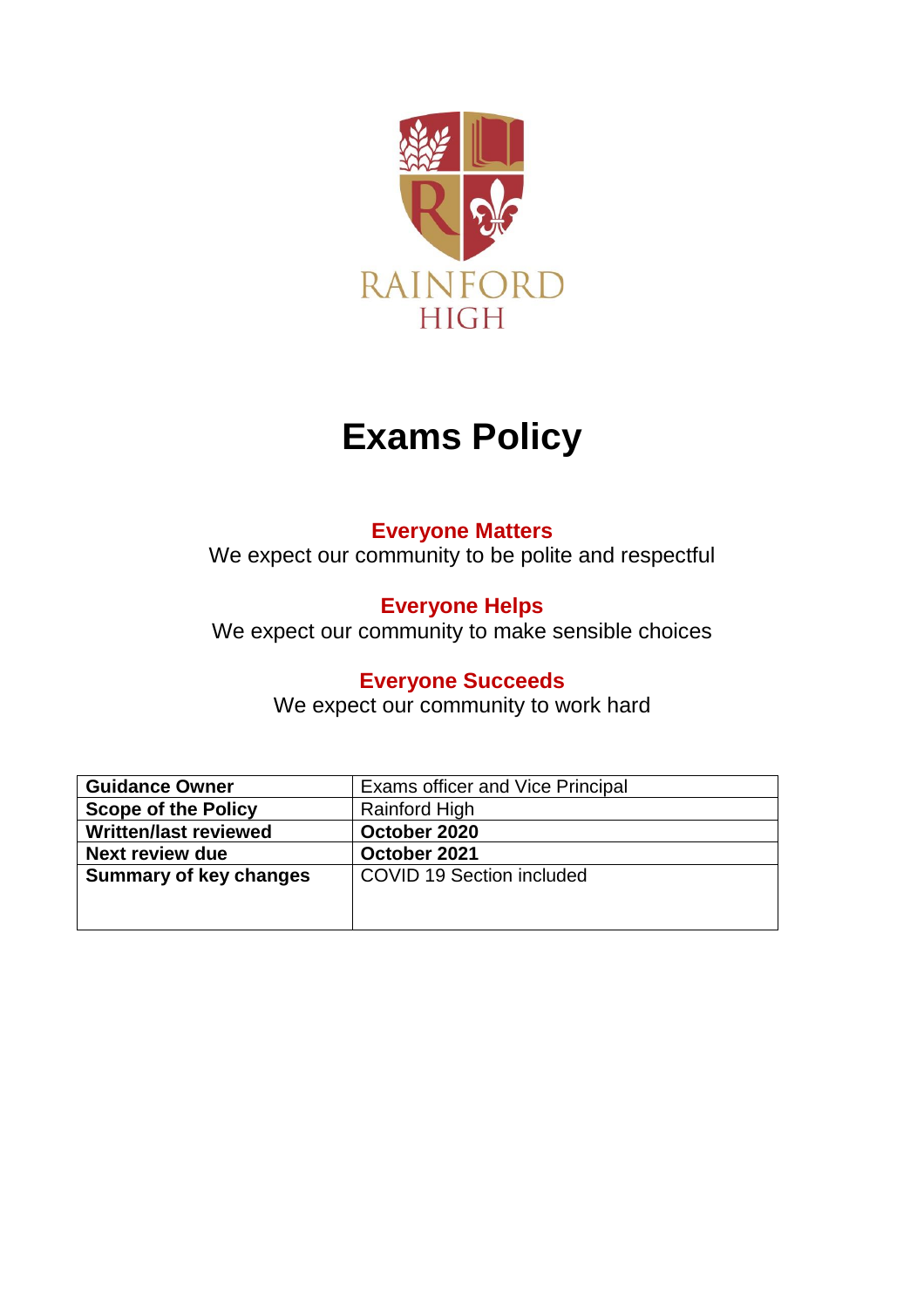# Contents

- The centre exams policy
- Qualifications
- Exam series and timetables
- Entries, entry details and late entries
- Exam fees
- Equality legislation
- Estimated grades
- Managing invigilators
- Candidates
- Internal assessments and appeals
- Results
- Certificates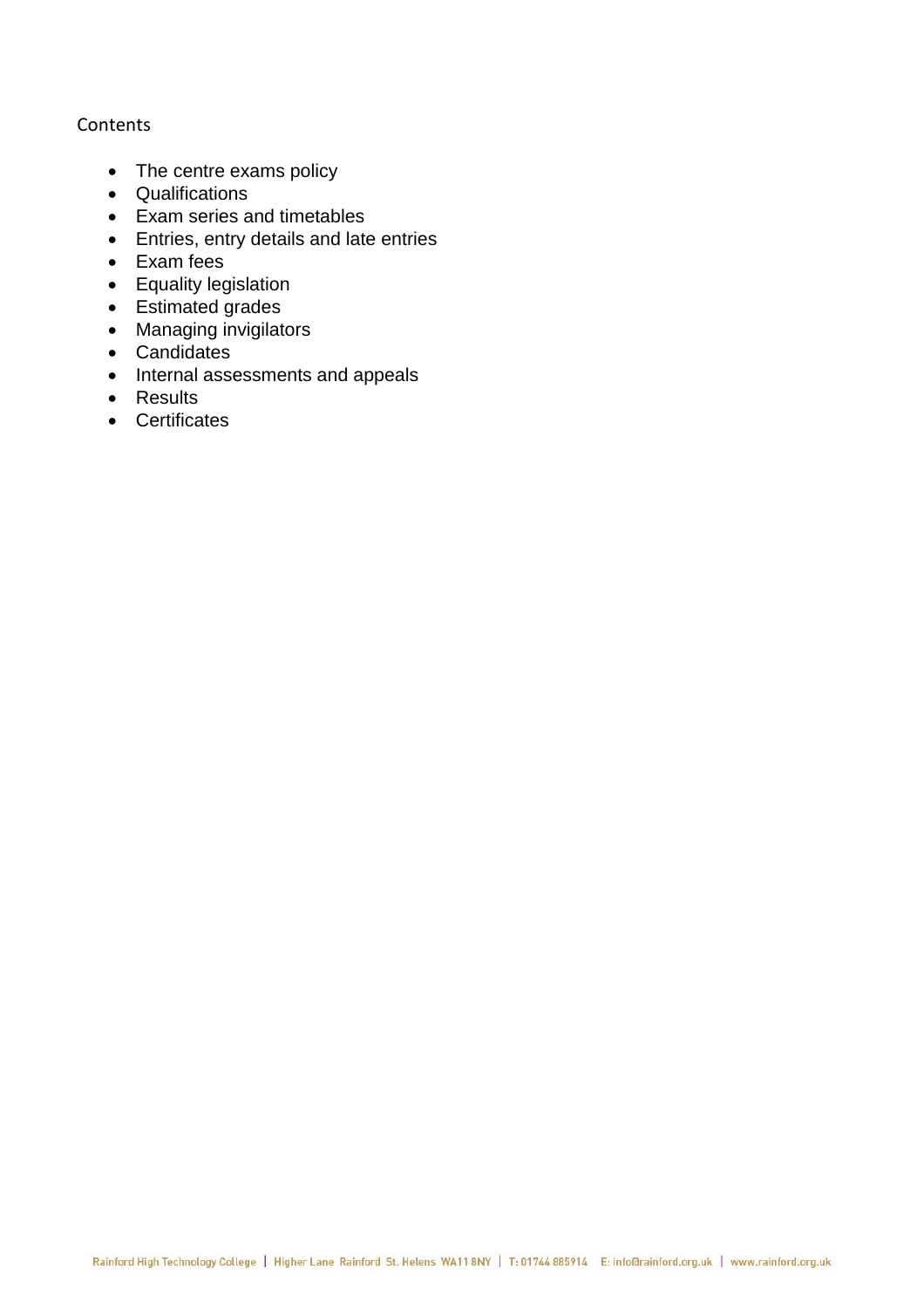The purpose of this exams policy is:

- to ensure the planning and management of exams is conducted efficiently and in the best interests of candidates;
- to ensure the operation of an efficient exams system with clear guidelines for all relevant staff.

It is the responsibility of everyone involved in the centre's exam processes to read, understand and implement this policy.

The exams policy will be reviewed every year.

The exams policy will be reviewed by the Exams Officer.

Where references are made to JCQ regulations/guidelines, further details can be found at [www.jcq.org.uk.](http://www.jcq.org.uk/)

# Exam responsibilities

# **The head of centre**:

- has overall responsibility for the school/college as an exams centre and advises on appeals and re-marks.
- is responsible for reporting all suspected or actual incidents of malpractice refer to the JCQ document *Suspected malpractice in examinations and assessments*.

# **Exams officer**<sup>1</sup> :

 $\overline{\phantom{a}}$ 

- manages the administration of internal exams and/or external exams
- advises the senior leadership team, subject and class tutors, and other relevant support staff on annual exams timetables and procedures as set by the various awarding bodies.
- oversees the production and distribution, to all centre staff and candidates, of an annual calendar for all exams in which candidates will be involved and communicates regularly with staff concerning imminent deadlines and events.
- ensures that candidates and their parents are informed of and understand those aspects of the exams timetable that will affect them.
- checks with teaching staff that the necessary coursework and/or controlled assessments are completed on time and in accordance with JCQ guidelines.
- provides and confirms detailed data on estimated entries.
- maintains systems and processes to support the timely entry of candidates for their exams.
- receives, checks and stores securely all exam papers and completed scripts and ensures that scripts are dispatched as per the guidelines.

<sup>1</sup> This is the individual to whom the Head of Centre has delegated responsibility for the administration of exams in their centre.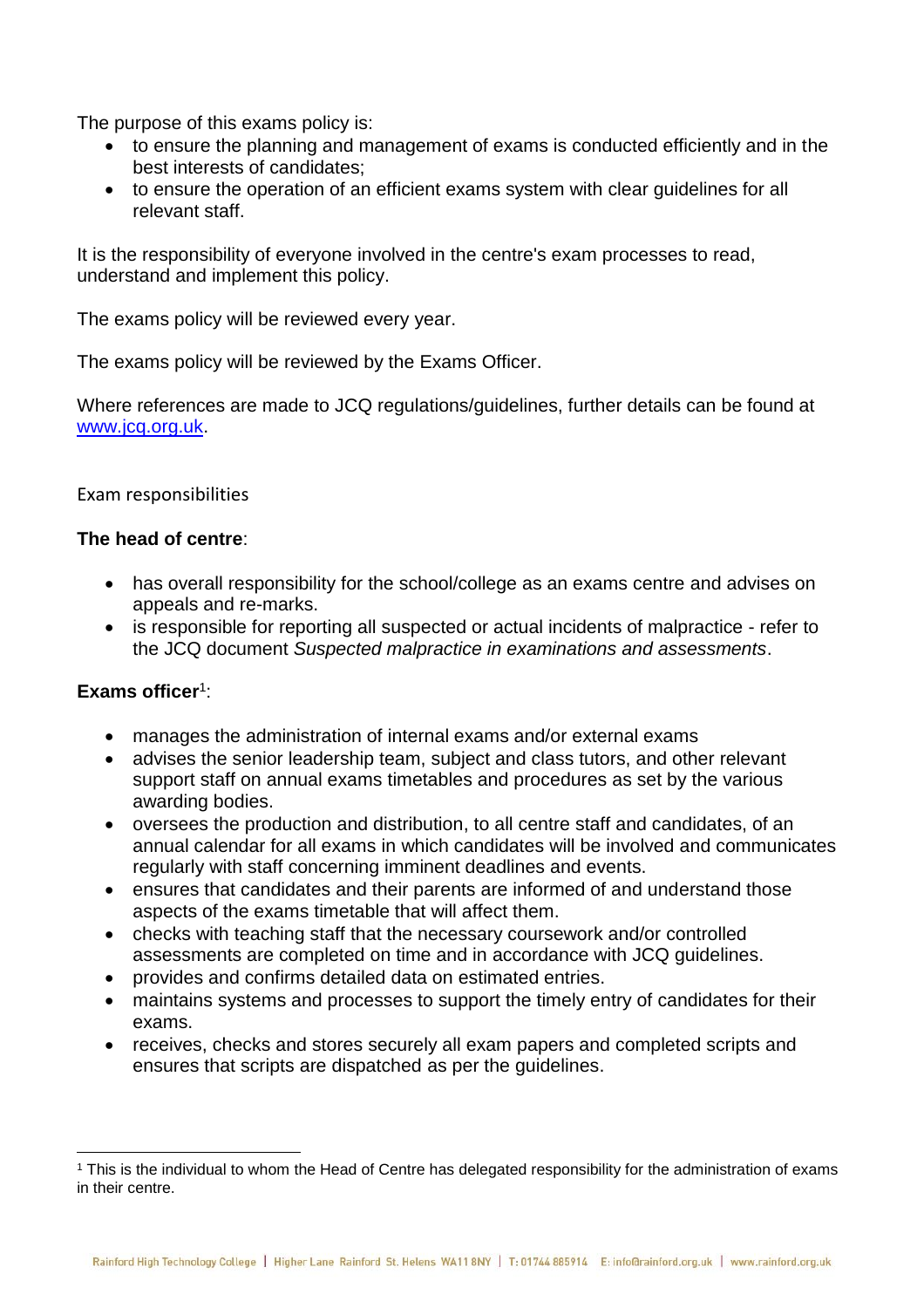- administers access arrangements and makes applications for special consideration following the regulations in the JCQ publication *A guide to the special consideration process*.
- identifies and manages exam timetable clashes.
- accounts for income and expenditures relating to all exam costs/charges.
- line manages the senior exams invigilator in organising the recruitment, training, and monitoring of a team of exams invigilators responsible for the conduct of exams.
- ensures candidates' coursework / controlled assessment marks are submitted, and any other material required by the appropriate awarding bodies correctly and on schedule.
- tracks, dispatches, and stores returned coursework / controlled assessments.
- arranges for dissemination of exam results and certificates to candidates and forwards, in consultation with the SLT, any post results service requests.

# **Heads of curriculum** are responsible for*:*

- guidance and pastoral oversight of candidates who are unsure about exams entries or amendments to entries.
- accurate completion of entry and all other mark sheets and adherence to deadlines as set by the exams officer.
- accurate completion of coursework / controlled assessment mark sheets and declaration sheets.
- decisions on post-results procedures.

**Teachers** are responsible for:

• supplying information on entries, coursework and controlled assessments as required by the head of department and/or exams officer.

The **SENCo** is responsible for:

- identification and testing of candidates' requirements for access arrangements and notifying the exams officer in good time so that they are able to put in place exam day arrangements
- process any necessary applications in order to gain approval (if required).
- working with the exams officer to provide the access arrangements required by candidates in exams rooms.

**Lead invigilator/invigilators** are responsible for:

- assisting the exams officer in the efficient running of exams according to JCQ regulations.
- collection of exam papers and other material from the exams office before the start of the exam.
- collection of all exam papers in the correct order at the end of the exam and ensuring their return to the exams office.

**Candidates** are responsible for: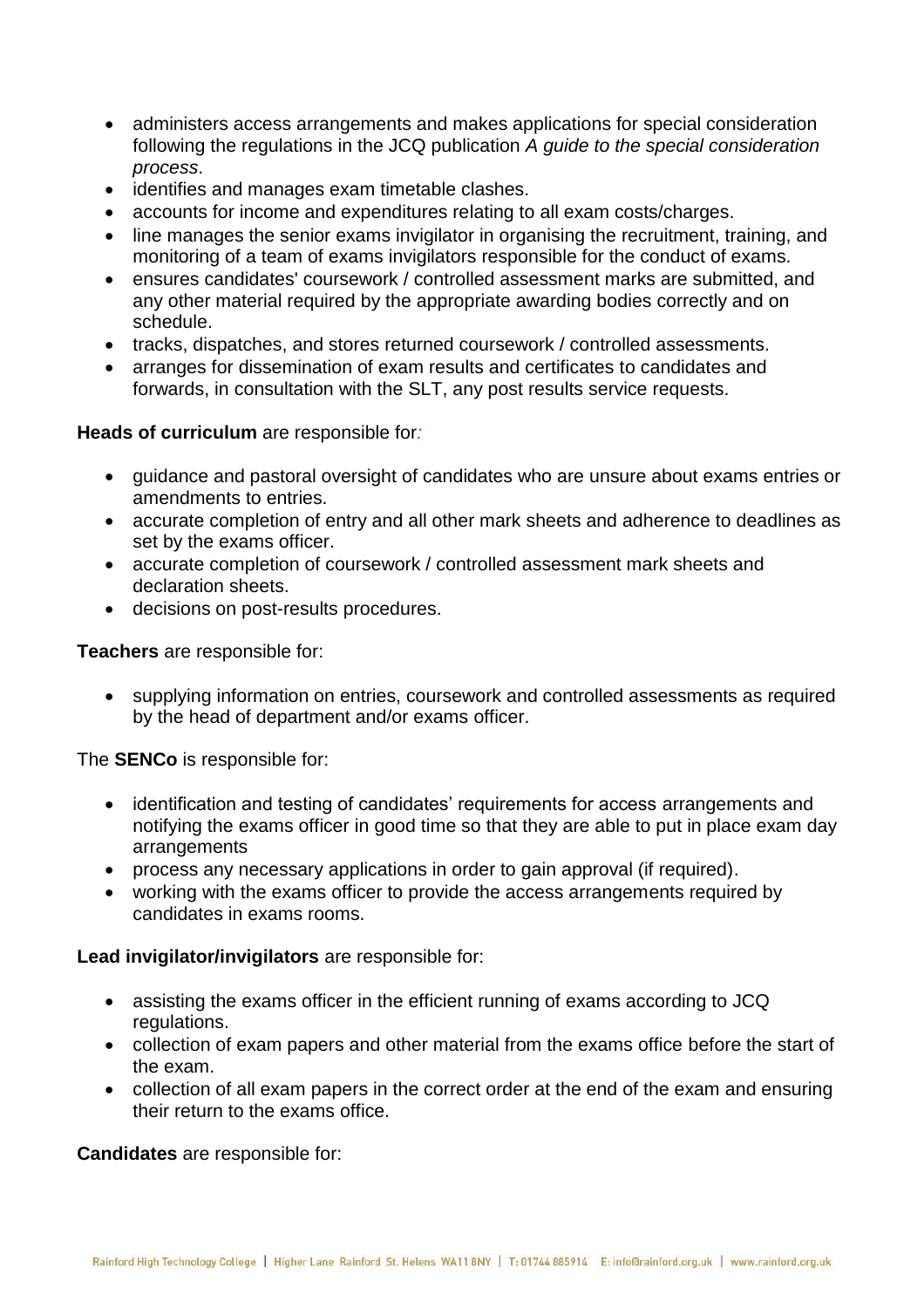- confirmation and signing of entries.
- understanding coursework / controlled assessment regulations and signing a declaration that authenticates the coursework as their own.

• ensuring they conduct themselves in all exams according to the JCQ regulations.

Qualifications offered

The qualifications offered at this centre are decided by the Head of Centre and head of  $6<sup>th</sup>$ form.

The types of qualifications offered are GCSE's, GCE's, Btec First qualifications, Btec Nationals qualifications, Cambridge Technical qualifications, Cambridge National qualifications and NCFE qualifications*.*

The subjects offered for these qualifications in any academic year may be found in the centre's published prospectus or similar documents for that year. If there is to be a change of specification for the next year, the exams office must be informed by 5<sup>th</sup> September 2018

Informing the exams office of changes to a specification is the responsibility of the Subject teacher/curriculum head.

Decisions on whether a candidate should be entered for a particular subject will be taken by SLT in consultation with the Curriculum head*.*

#### **Exam series**

Internal exams (mock or trial exams) and assessments are scheduled in November exam series.

External exams and assessments are scheduled in November, January and June exam series.

Internal exams are held under external exam conditions.

The Head of centre *decides* which exam series are used in the centre.

The centre may offer some assessments on an on-demand basis. If offered, on-demand assessments can be scheduled only in windows agreed between the Head of Centre and the Head of 6<sup>th</sup> Form.

#### **Exam timetables**

Once confirmed, the exams officer will circulate the exam timetables for internal and/or external exams at a specified date before each series begins.

• which candidates will be involved and communicates regularly with staff concerning imminent deadlines and events.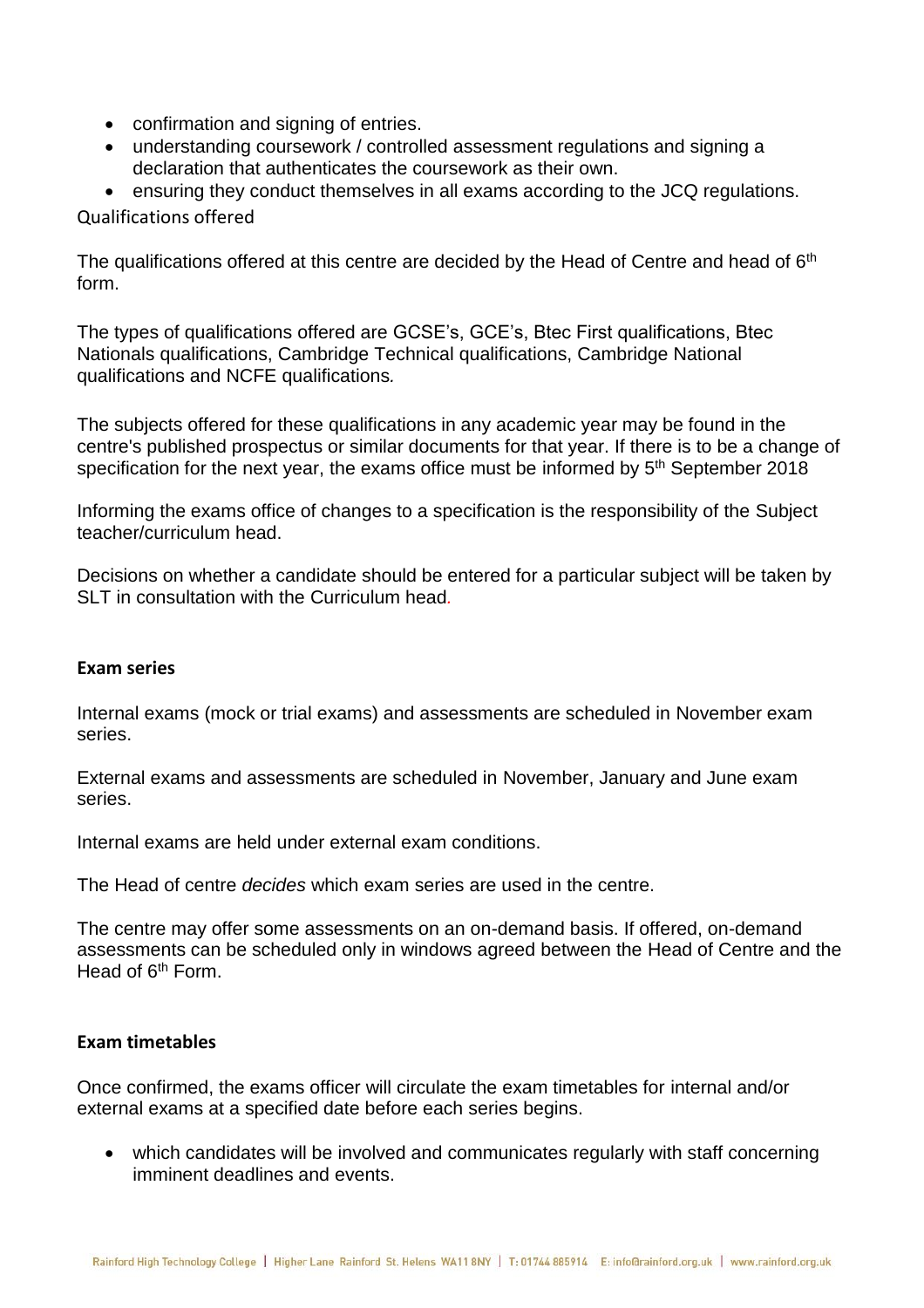- ensures that candidates and their parents are informed of and understand those aspects of the exams timetable that will affect them.
- checks with teaching staff that the necessary coursework and/or controlled assessments are completed on time and in accordance with JCQ guidelines.
- provides and confirms detailed data on estimated entries.
- maintains systems and processes to support the timely entry of candidates for their exams.
- receives, checks and stores securely all exam papers and completed scripts and ensures that scripts are dispatched as per the guidelines.
- administers access arrangements and makes applications for special consideration following the regulations in the JCQ publication *A guide to the special consideration process*.
- identifies and manages exam timetable clashes.
- accounts for income and expenditures relating to all exam costs/charges.
- line manages the senior exams invigilator in organising the recruitment, training, and monitoring of a team of exams invigilators responsible for the conduct of exams.
- ensures candidates' coursework / controlled assessment marks are submitted, and any other material required by the appropriate awarding bodies correctly and on schedule.
- tracks, dispatches, and stores returned coursework / controlled assessments.
- arranges for dissemination of exam results and certificates to candidates and forwards, in consultation with the SLT, any post results service requests.

#### **Entries, entry details and late entries**

*Candidates or parents/carers* may *request a subject entry, change of level or withdrawal.*

*The centre* accepts *entries from private candidates.*

*The centre* does not act *as an exams centre for other organisations.*

Entry deadlines are circulated to heads of department/curriculum via *email, briefing meetings.*

Heads of department/curriculum will provide estimated entry information to the exams officer to meet JCQ and awarding body deadlines.

Entries and amendments made after an awarding organisation's deadline (i.e. late) require the authorisation, in writing, of the Head of Centre.

*GCSE* re-sits are allowed at the expense of the student/parent/carer.

*AS* re-sits are allowed at the expense of the student/parent/carer.

*A level* re-sits are allowed at the expense of the student/parent/carer.

*Principal Learning* re-sits are allowed at the expense of the student/parent/carer.

*Functional skills* re-sits are allowed at the expense of the student/parent/carer.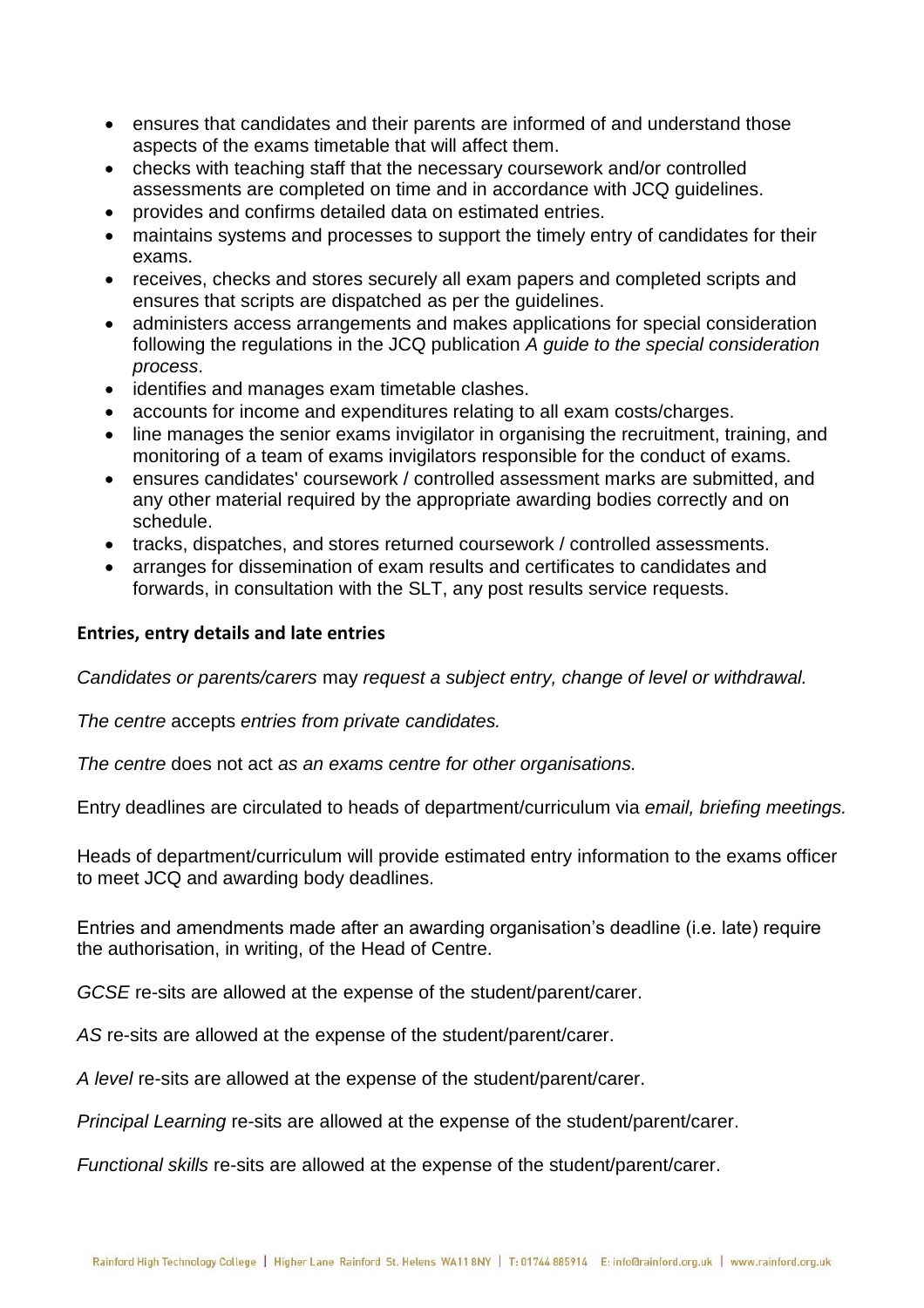Re-sit decisions will be made by the head of centre *in* consultation with curriculum heads.

# **Exam fees**

Candidates or departments will not be charged for changes of tier, withdrawals made by the proper procedures or alterations arising from administrative processes provided these are made within the time allowed by the awarding bodies.

The exams officer will publish the deadline for actions well in advance for each exams series.

GCSE *entry exam fees are paid by the centre* 

AS *entry exam fees are paid by the* centr*,* 

A level *entry exam fees are paid by the* centre

Principal Learning *entry exam fees are paid by the* centre

Functional skills *entry exam fees are paid by the* centre

Late entry or amendment fees are paid by the centre (chargeble to departments budgets)

Fee reimbursements are sought from candidates:

- if they fail to sit an exam
- if they do not meet the necessary coursework requirements without medical evidence or evidence of other mitigating circumstances

Re-sit fees are paid by the candidates

# **Equality Legislation**

All exam centre staff must ensure that they meet the requirements of any equality legislation.

The centre will comply with the legislation, including making reasonable adjustments to the service that that they provide to candidates in accordance with requirements defined by the legislation, awarding bodies, and JCQ. This is the responsibility of the SENCo in conjuction with the Exams Officer.

#### **Access arrangements**

The SENCo will inform subject teachers of candidates with special educational needs and any special arrangements that individual candidates will need during the course and in any assessments/exams.

A candidate's access arrangements requirement is determined by the SENCo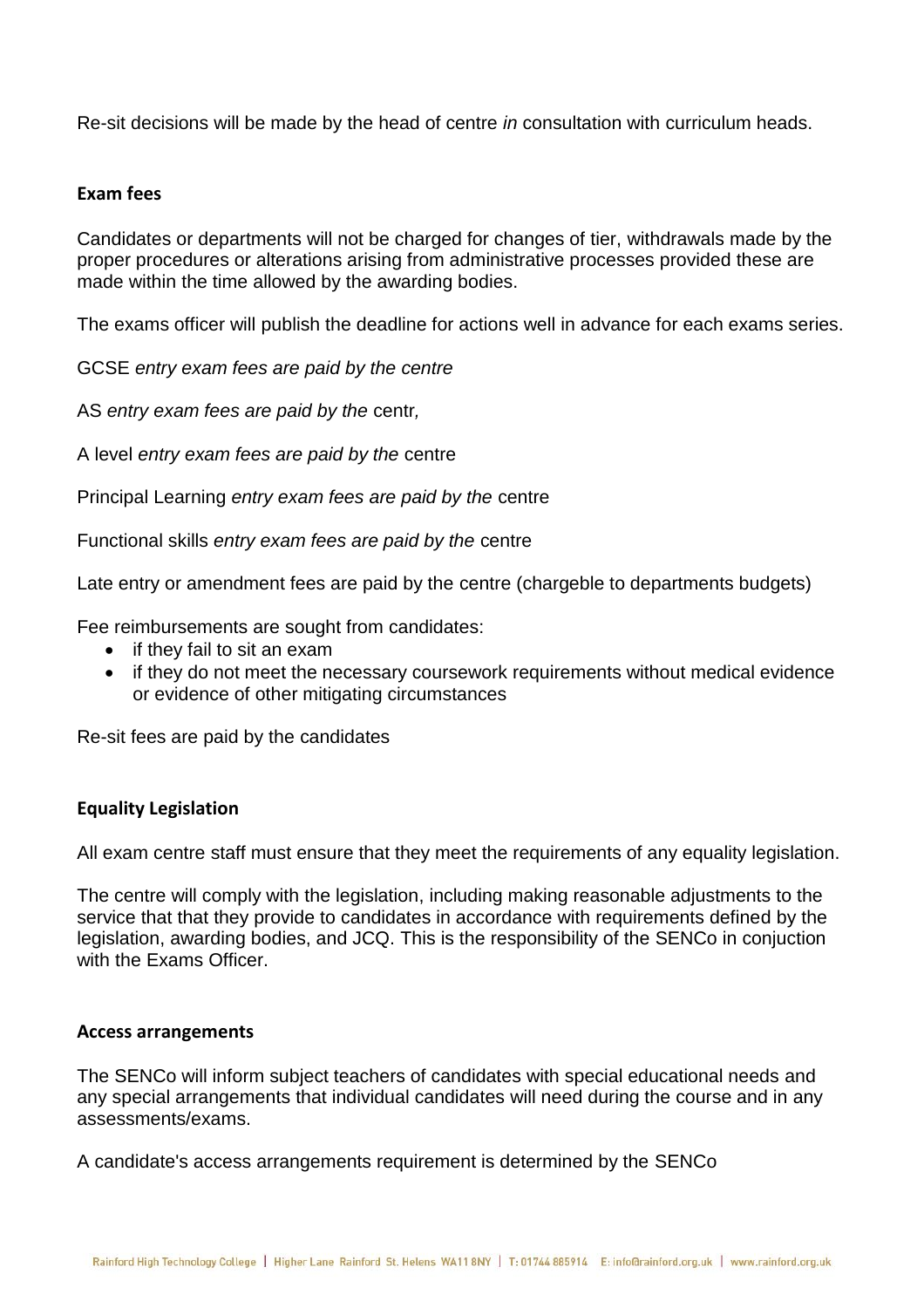Ensuring there is appropriate evidence for a candidate's access arrangement is the responsibility of SENCo

Submitting completed access arrangement applications to the awarding bodies is the responsibility of the SENCo

Rooming for access arrangement candidates will be arranged by the Exams Ofiicer

Invigilation and support for access arrangement candidates, as defined in the JCQ access arrangements regulations, will be organised by the Exams Officer

#### **Contingency planning**

Contingency planning for exams administration is the responsibility of the Exams officer

Contingency plans are available via, briefing meetings, the school intranet *and are in line with*  the guidance provided by Ofqual, JCQ and awarding organisations.

# **Private candidates**

*Managing private candidates is the responsibility of the Head of 6<sup>th</sup> Form.* 

#### **Estimated grades**

Subject teachers/Curriculum heads are responsible for submitting estimated grades to the exams officer when requested by the exams officer.

#### **Managing invigilators**

External staff will be used to invigilate examinations.

These invigilators will be used for external exams.

Recruitment of invigilators is the responsibility of the Exams Officer.

Securing the necessary Disclosure Barring Service (DBS) clearance for new invigilators is the responsibility of HR.

DBS fees for securing such clearance are paid by the centre.

Invigilators' rates of pay are set by the Business Manager.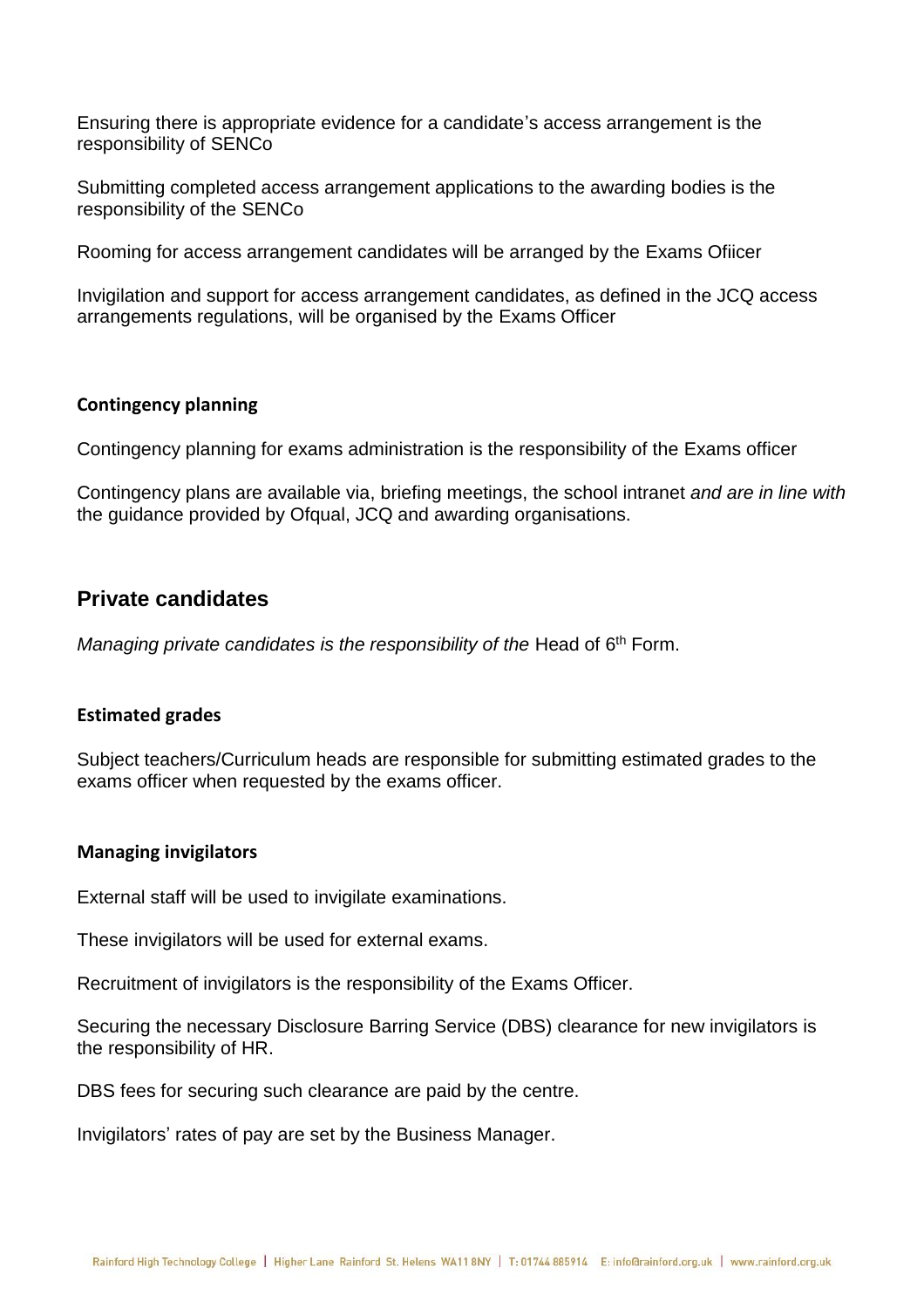Invigilators are recruited, timetabled, trained, and briefed by the Exams Officer/assistant exams officer.

# **Malpractice**

The head of centre in consultation with the exams officer is responsible for investigating suspected malpractice.

# **Exam days**

The exams officer will book all exam rooms after liaison with other users and make the question papers, other exam stationery and materials available for the invigilator.

Site management staff is responsible for setting up the allocated rooms, and will be advised of requirements at 1 week prior to the start of the exam series.

The Exams officer/ exams assistant along with the invigilators will start and finish all exams in accordance with JCQ guidelines.

Subject staff may be present at the start of the exam to assist with identification of candidates. Any staff present must be in accordance with the rules defined by JCQ concerning who is allowed in the exam room and what they can do.

In practical exams, subject teachers' availability will be in accordance with JCQ guidelines.

Exam papers must not be read by subject teachers or removed from the exam room before the end of a session. Papers will be distributed to heads of department in accordance with JCQ's recommendations and no later than 48 hours after candidates have completed them.

After an exam, the exams officer will arrange for the safe dispatch of completed examination scripts to awarding bodies, working in conjunction with the exams assistant.

#### **Candidates**

The exams officer will provide written information to candidates in advance of each exam series. A formal briefing session for candidates may be given by the Head of Year.

The centre's published rules on acceptable dress and behaviour apply at all times. Candidates' personal belongings remain their own responsibility and the centre accepts no liability for their loss or damage.

In an exam room candidates must not have access to items other than those clearly allowed in the instructions on the question paper, the stationery list, or the specification for that subject. This is particularly true of mobile phones and other electronic communication or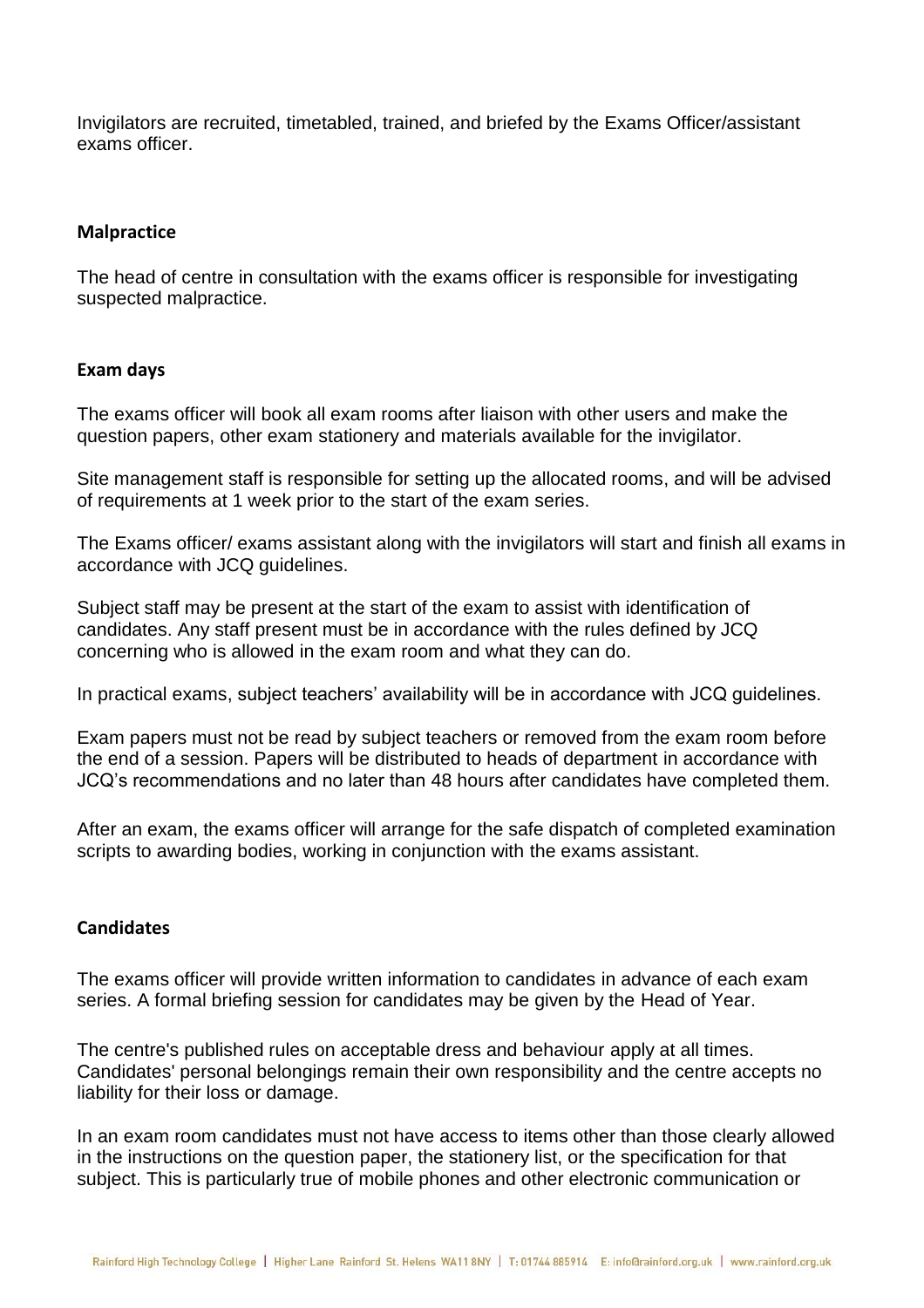storage devices with text or digital facilities. Any precluded items must not be taken into an exam room.

Disruptive candidates are dealt with in accordance with JCQ guidelines. Candidates are expected to stay for the full exam time at the discretion of the SLT.

Note: candidates who leave an exam room must be accompanied by an appropriate member of staff at all times.

The exams officer is responsible for handling late or absent candidates on exam day.

#### **Clash candidates**

The Head of Centre and exams officer will be responsible as necessary for supervising escorts, identifying a secure venue and arranging overnight stays.

#### **Special consideration**

Should a candidate be unable to attend an exam because of illness, suffer bereavement or other trauma, be ill or otherwise disadvantaged or disturbed during an exam, then it is the candidate's responsibility to alert the centre's Exam board to that effect.

The candidate must support any special consideration claim with appropriate evidence within 5 days of the exam.

The exams officer will make a special consideration application to the relevant awarding body within 7 days of the exam.

#### **Internal assessment**

It is the duty of heads of department to ensure that all internal assessment is ready for dispatch at the correct time. The exams officer will assist by keeping a record of each dispatch, including the recipient details and the date and time sent.

Marks for all internally assessed work are provided to the exams office by the  $7<sup>th</sup>$ May(GCE)/*11th May(GCSE)* The exams officer will inform staff of the date when appeals against internal assessments must be made by. Any appeals will be dealt with in accordance with the centre's Internal Appeals Procedure (IAP) document.

*Learner grades will be inputted and submitted by the Examinations Officer with the support of the Head of Department. These grades will then be subject to an additional scrutiny and cross-referencing before submission.*

#### **Results**

Candidates will receive individual results slips on results days,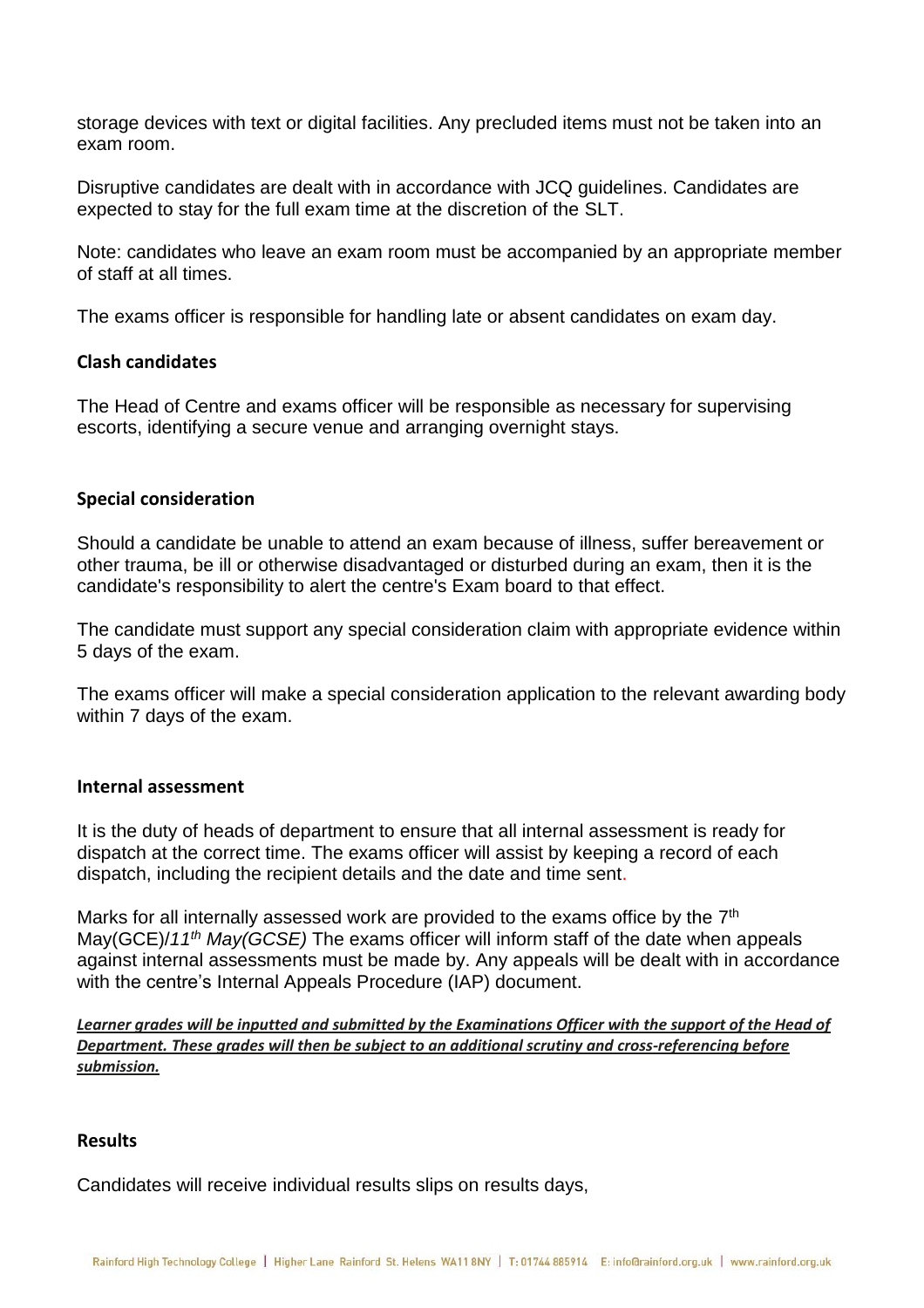- in person at the centre
- collected and signed for

The results slip will be in the form of a centre produced document.

Arrangements for the centre to be open on results days are made by the Head of Centre.

The provision of the necessary staff on results days is the responsibility of the SLT.

# **Enquiries about Results (EAR)**

EARs may be requested by centre staff or the candidate following the release of results. A request for a re-mark or clerical check requires the written consent of the candidate, a request for a re-moderation of internally assessed work may be submitted without the consent of the group of candidates.

The cost of EARs will be paid by the candidate.

All decisions on whether to make an application for an EAR will be made by subject teacher/curriculum heads.

If a candidate's request for an EAR is not supported, the candidate may appeal and the centre will respond by following the process in its Internal Appeals Procedure (IAP) document.

All processing of EARs will be the responsibility of the Exams officer/exams assistant following the JCQ guidance.

# **Access to Scripts (ATS)**

After the release of results, candidates may ask subject staff to request the return of written exam papers within 14 days of the receipt of results.

Centre staff may also request scripts for investigation or for teaching purposes. For the latter, the consent of candidates must be obtained.

An EAR cannot be applied for once an original script has been returned.

The cost of EARs will be paid by the candidate.

Processing of requests for ATS will be the responsibility of Exams officer/exams assistant.

# **Certificates**

Candidates will receive their certificates

• in person at the centre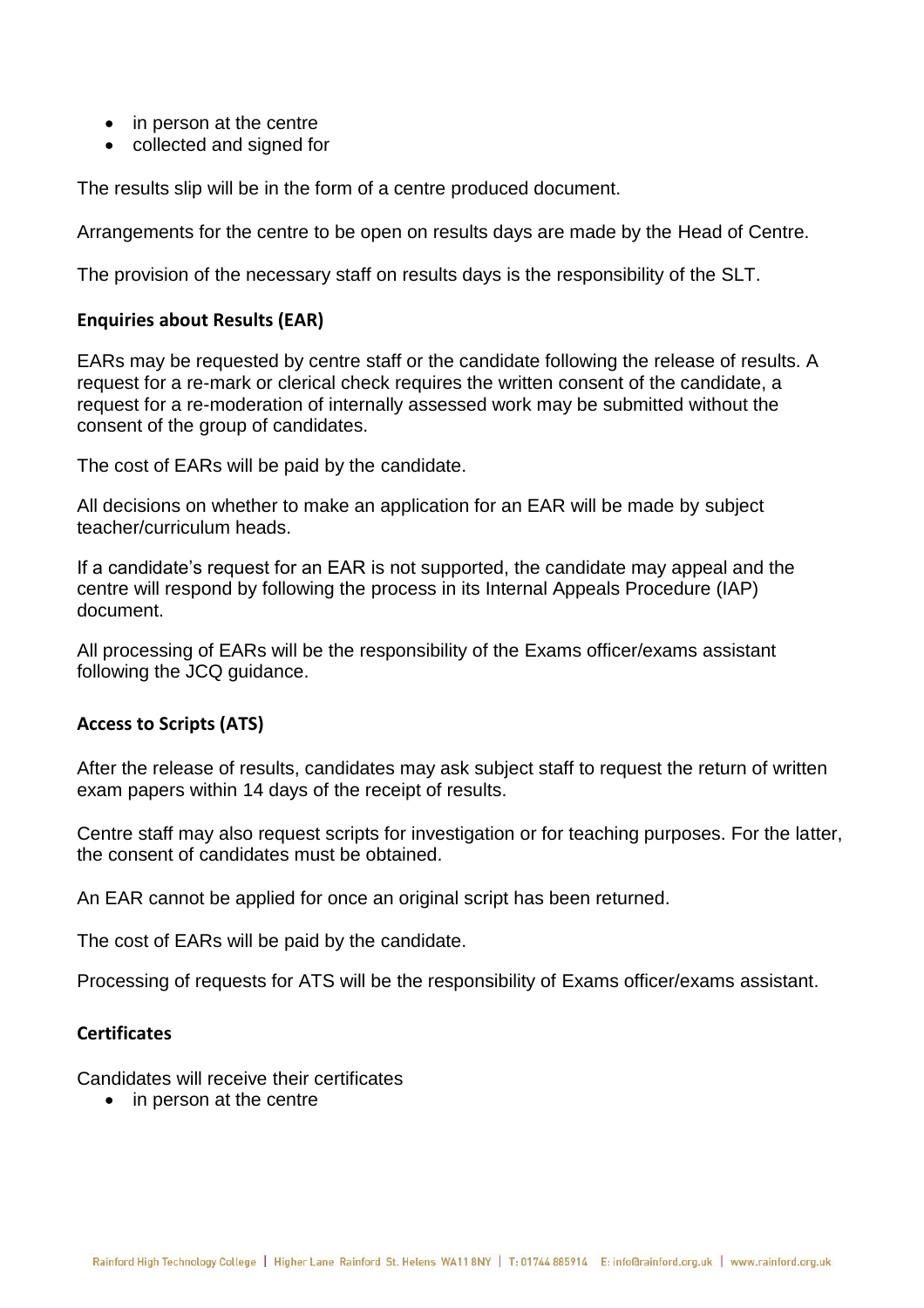Certificates can be collected on behalf of a candidate by third parties, provided they have written authority from the candidate to do so, and bring suitable identification with them that confirms who they are.

The centre retains certificates for 1 year.

A new certificate will not be issued by an awarding organisation. A transcript of results may be issued if a candidate agrees to pay the costs incurred.

# **Covid 19 Guidance:**

# **Engagement with NHS Test and Trace**

You must make sure that you understand the NHS Test and Trace process and that you've read the guidance on how schools should respond to any [infections.](https://www.gov.uk/government/publications/actions-for-schools-during-the-coronavirus-outbreak/guidance-for-full-opening-schools#section-1-public-health-advice-to-minimise-coronavirus-covid-19-risks)

Your school or college will need to collect and keep contact information for candidates and invigilators so that you can share it with NHS Test and Trace if needed. This is particularly important for any external visitors, including any non-school staff assisting with exams, and candidates not on roll at the school or college. Every exam will have a seating plan, so you can add the names of the invigilators and cross reference them to the contact details you hold for candidates and invigilators.

# **Arrival and departure of candidates**

Candidates should read the safer travel [guidance](https://www.gov.uk/guidance/coronavirus-covid-19-safer-travel-guidance-for-passengers#walking-and-cycling) before planning their journey to their exam, especially where the exam is being held in a location to which the candidate does not normally travel.

As candidates arrive before the scheduled start time of exams, you will need to keep them separate from other students arriving at the school or college.

You should identify a location where candidates will wait before the exam that can support social distancing between group 'bubbles' as well as between on-roll and off-roll candidates.

You should also make sure that any candidates who arrive late for the exam follow social distancing measures.

You will need to make sure that there is a plan to manage candidates leaving the exam room and site, particularly as exams may finish at different times. As part of this, you will need to take into account any candidates who need extra time in exams.

These considerations apply wherever the exams are taking place - whether in a school, college, private exam centre or another venue booked specifically for the purpose of taking exams. Where alternative locations are used to run exams, you will still need to manage the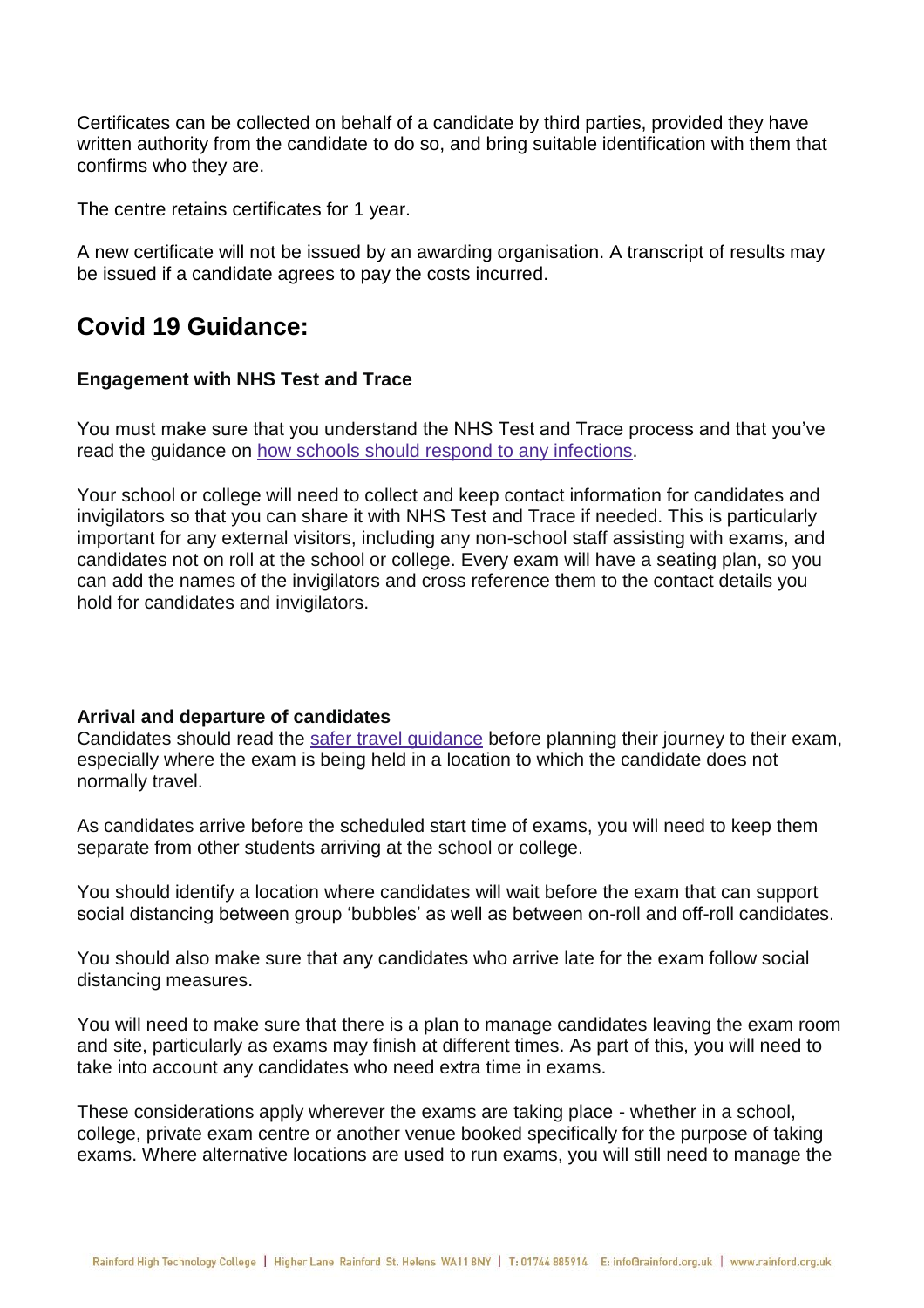arrival and departure of candidates to make sure they maintain social distancing as they wait for exams, including from other members of the public who may be present in entry lobbies.

#### **Cleaning**

Exam rooms should be kept clean. Frequently touched surfaces (for example, door handles, individual desks) should be cleaned after every exam with the usual cleaning products, including the backs of chairs where candidates may pull chairs out to sit.

Rooms do not need to be left empty between exams, provided they are cleaned properly each time.

The guidance for cleaning [non-healthcare](https://www.gov.uk/government/publications/covid-19-decontamination-in-non-healthcare-settings) settings sets out advice on general cleaning and on cleaning settings when there has been a suspected case of coronavirus (COVID-19).

#### **Set up of the exam room**

Desks should not be set up face to face. For GCSE, AS and A level exams, the minimum distance in all directions from centre to centre of candidates' chairs must be 1.25 metres, following JCQ's Instructions for Conducting [Examinations.](https://www.jcq.org.uk/exams-office/ice---instructions-for-conducting-examinations/) This distance is the minimum that must be maintained for students within a group bubble. For VTQ exams, you should follow the guidance specified by the relevant awarding organisation.

All other candidates, whether in different group bubbles, private candidates or those returning to school or college to take exams, should be seated 2 metres apart from each other. These candidates can be seated in the same room.

There is no overall limit on the number of candidates who can sit in a room, as long as desks are correctly spaced. The upper limit to the number of candidates who can take an exam in a room together depends on the desk spacing requirements.

The importance of adequate ventilation should also be considered when selecting the room for exams. Good ventilation is important and you should maximise this wherever possible, for example, opening windows and propping open doors (not fire doors) where safe to do so (bearing in mind safeguarding in particular). For more advice, read the Health and Safety Executive guidance on air [conditioning](https://www.hse.gov.uk/coronavirus/equipment-and-machinery/air-conditioning-and-ventilation.htm) and ventilation during the coronavirus (COVID-19) [outbreak.](https://www.hse.gov.uk/coronavirus/equipment-and-machinery/air-conditioning-and-ventilation.htm)

Invigilators may walk up and down aisles between desks, but there must also be points in the room where an invigilator can stand at least 2 metres from the nearest desks and see all the candidates in the room.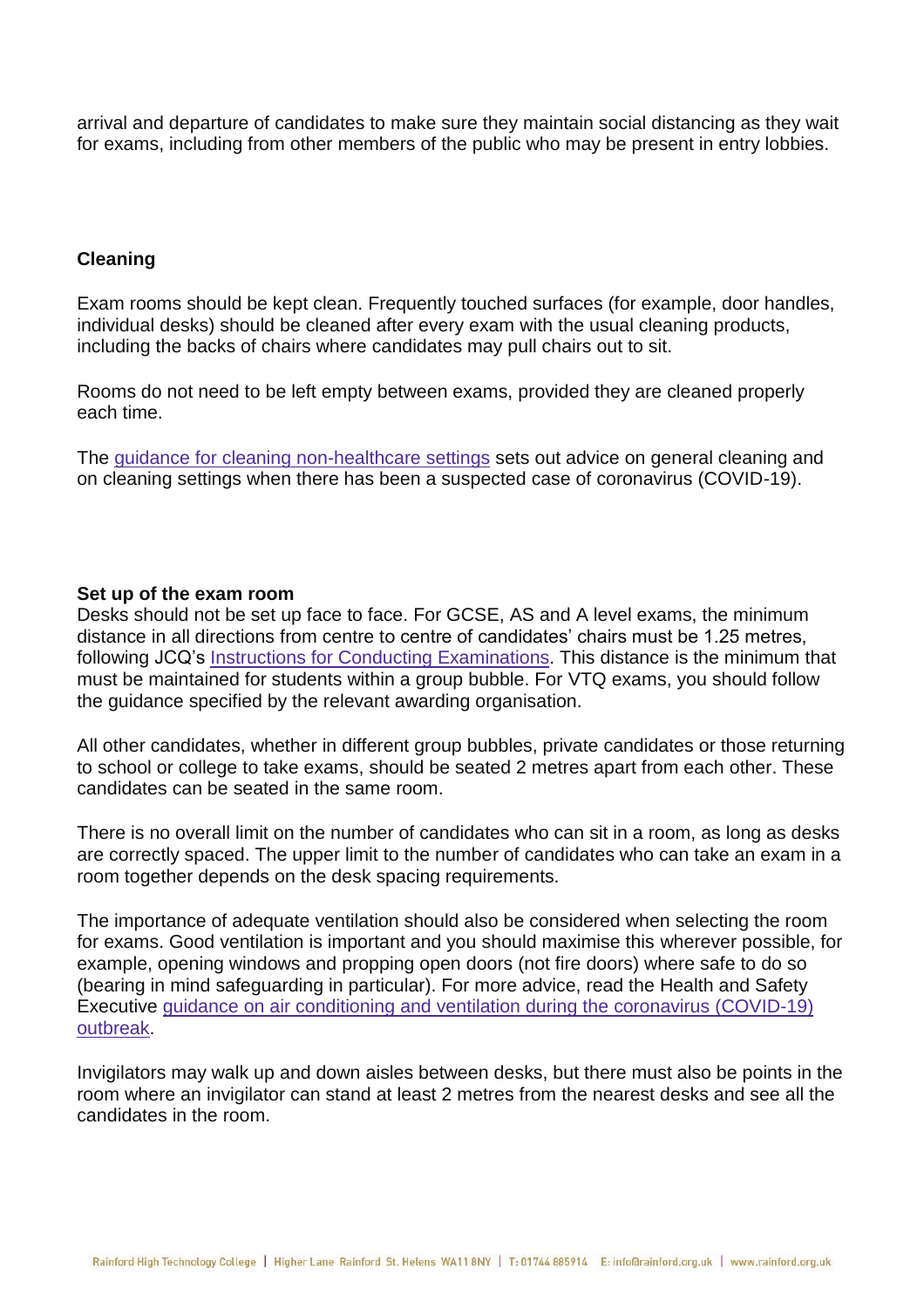# **Face coverings**

Candidates and invigilators do not need to wear face coverings during exams, but they may wear them if they wish to.

Candidates and invigilators should wear face coverings in communal areas if the exam centre is in an area of local intervention, or if you have chosen to use face coverings in communal areas.

For more information, read the guidance on face coverings in [education.](https://www.gov.uk/government/publications/face-coverings-in-education/face-coverings-in-education)

Everyone who uses public transport to travel to exams should follow the requirements for wearing face coverings.

#### **Invigilators**

Your school or college will have protocols in place for visitors and temporary staff. Invigilators can move between different schools and colleges. They should minimise contact and maintain as much distance as possible from other staff. Further guidance about supply and peripatetic staff is in the school workforce section of the actions for [schools](https://www.gov.uk/government/publications/actions-for-schools-during-the-coronavirus-outbreak/guidance-for-full-opening-schools#school-workforce) during the coronavirus [\(COVID-19\)](https://www.gov.uk/government/publications/actions-for-schools-during-the-coronavirus-outbreak/guidance-for-full-opening-schools#school-workforce) outbreak.

Before the exams, you will need to tell invigilators what they need to do to minimise contact and maintain as much distance as possible from other staff.

Invigilators do not need to wear gloves when collecting exam scripts from candidates but should wash their hands thoroughly and more frequently than usual and particularly after handling exam papers.

#### **Maintaining distance between staff and candidates**

You should advise invigilators and other staff to stand alongside candidates when interacting with them, rather than face to face.

For encounters of over 15 minutes, for example, when scribes, readers or other individuals are supporting candidates, staff should maintain a 2 metre distance where possible, for example using a separate room from other candidates. If staff cannot maintain a 2 metre distance, they should avoid close face to face contact and minimise time spent within 1 metre of others. These arrangements may not be possible when working with some candidates who have complex needs, in which case these candidates' educational support should be provided as normal during exams.

If candidates need to leave the exam room and need to be accompanied for more than 15 minutes, staff should maintain a 2 metre distance where possible. If this is not possible, staff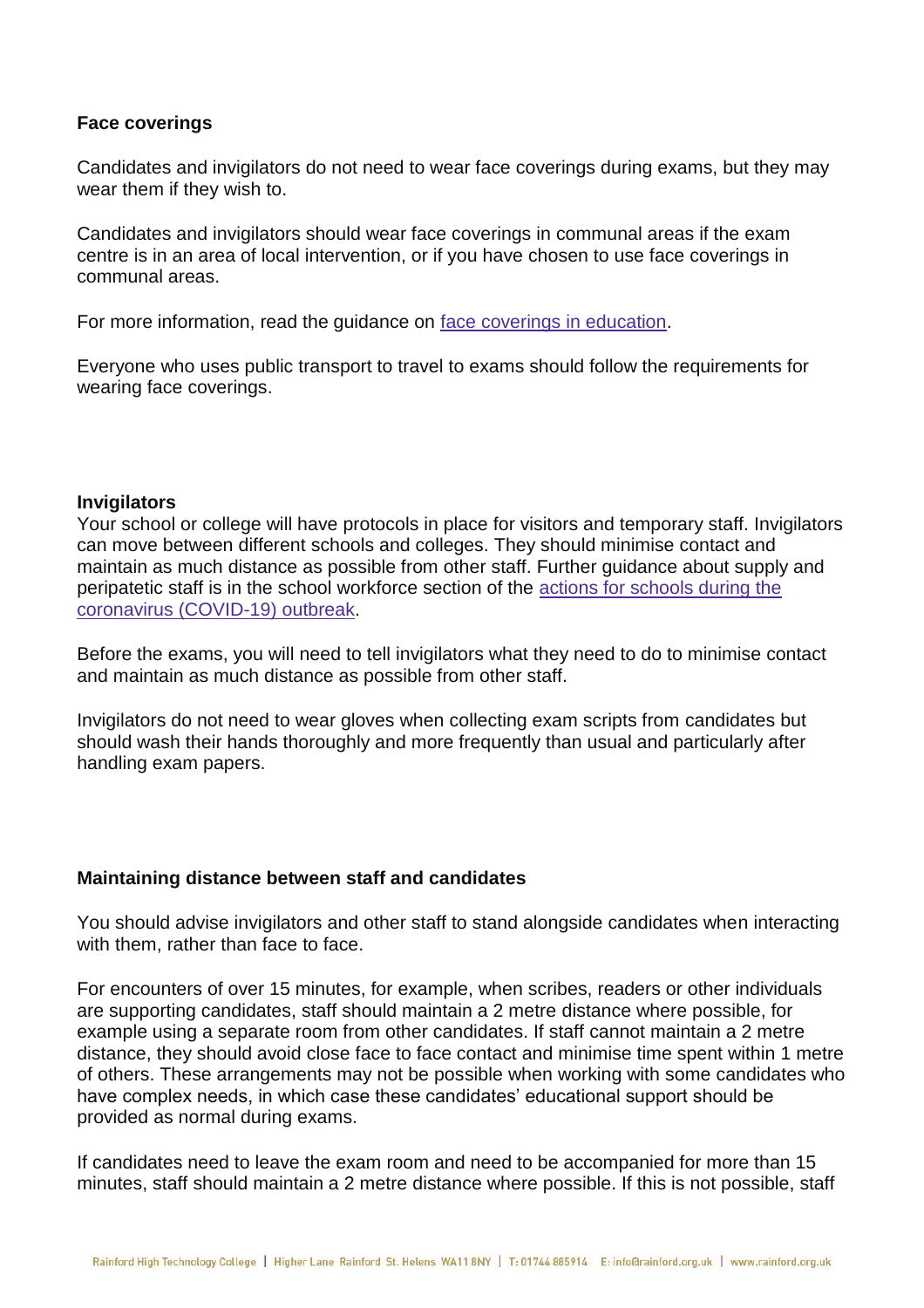should take mitigating measures, such as standing alongside the candidate and considering using a face covering.

#### **Candidate health**

The guidance for households with possible or confirmed coronavirus [\(COVID-19\)](https://www.gov.uk/government/publications/covid-19-stay-at-home-guidance/stay-at-home-guidance-for-households-with-possible-coronavirus-covid-19-infection) [infections](https://www.gov.uk/government/publications/covid-19-stay-at-home-guidance/stay-at-home-guidance-for-households-with-possible-coronavirus-covid-19-infection) applies throughout.

# **School and college action**

Schools and colleges must take swift action when they become aware that a candidate entered for the autumn series exams has tested positive for coronavirus (COVID-19). They must follow the guidance outlined in actions for schools during the coronavirus [\(COVID-19\)](https://www.gov.uk/government/publications/actions-for-schools-during-the-coronavirus-outbreak) [outbreak.](https://www.gov.uk/government/publications/actions-for-schools-during-the-coronavirus-outbreak) The guidance explains that schools and colleges can contact the dedicated advice service introduced by Public Health England (PHE) and delivered by the NHS Business Services Authority. This can be reached by calling the DfE helpline on 0800 046 8687 and selecting option 1 for advice on the action to take in response to a positive case.

# **Candidates with symptoms**

Any candidate with symptoms of coronavirus (COVID-19) must stay at home for 10 days from the onset of symptoms and must not leave their homes. The most important symptoms of coronavirus (COVID-19) are the recent onset of either a:

- new continuous cough
- high temperature
- loss of, or change in, their normal sense of taste or smell (anosmia)

Candidates should stay at home and [arrange](https://www.nhs.uk/conditions/coronavirus-covid-19/testing-for-coronavirus/) to have a test to see if they have coronavirus (COVID-19).

Candidates will be unable to take exams during their period of isolation. If the candidate is not tested for coronavirus (COVID-19), they must isolate for 10 days from the onset of symptoms.

Where candidates are isolating in line with public health advice

Where a member of the candidate's household is symptomatic, the candidate must isolate for 14 days from the onset of their household member's symptoms. They cannot take exams